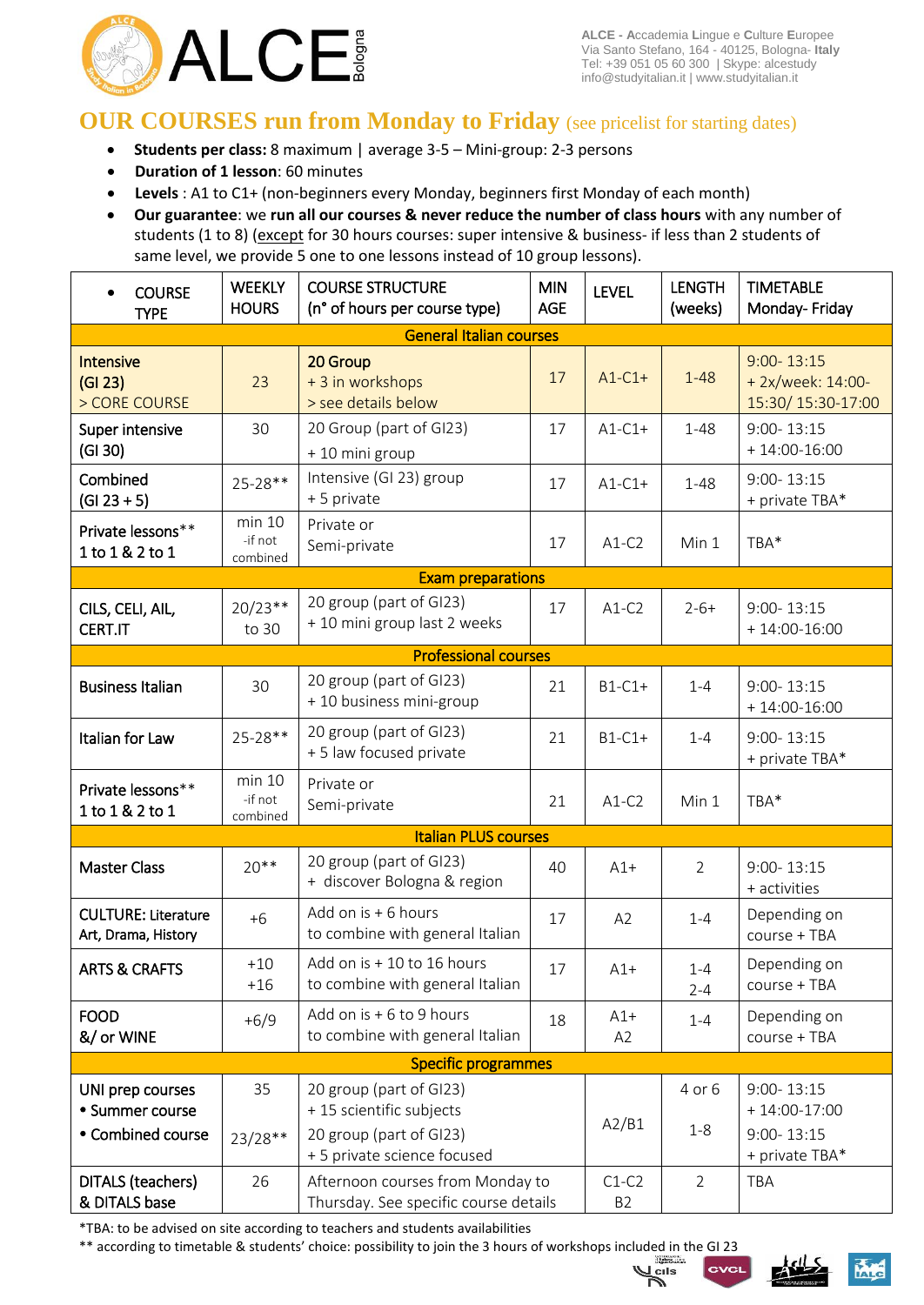

# **Timetables & courses structure**

#### **ALL STUDENTS DOING GROUP COURSES** : 20 hours (core course in the morning):

| <b>FROM MONDAY TO FRIDAY</b> |                                                                                                          |  |  |  |  |
|------------------------------|----------------------------------------------------------------------------------------------------------|--|--|--|--|
| $9:00 - 11:00$               | <b>Lesson part 1</b> , teacher A: focus on grammar (listening & vocabulary)                              |  |  |  |  |
| $11:00 - 11:15$              | <b>Break</b><br>On Wednesdays: 11:00-11.30 – Coffee break and conversation with teachers<br>and students |  |  |  |  |
| 11:15-13:15                  | Lesson part 2, teacher B: communicative activities (focus on reading,<br>listening, vocabulary)          |  |  |  |  |
| 13:15-14:00                  | Lunch break                                                                                              |  |  |  |  |

#### **GI23**

Standard intensive course (20 HOURS + 3 HOURS OF FOCUSED WORKSHOPS)

9:00 - 13:15 : normal group lesson timetable & description above

+ WORKSHOPS\*: any student is welcome whenever the timetable is suitable\*\*. *We strongly encourage the participation but this is not obligatory. Do not forget to sign-up on the notice board in advance!*

|        | Tuesday  | 14:00 - 15:30   | Phonetics & pronunciation levels A1-A2                |
|--------|----------|-----------------|-------------------------------------------------------|
| 14:00- |          | 15:30 - 17:00   | <b>Phonetics &amp; pronunciation levels B1- B2-C1</b> |
| 17:00  | Thursday | $14:00 - 15:30$ | <b>Grammar</b> levels A1-A2                           |
|        |          | $15:30 - 17:00$ | Grammar levels B1- B2- C1                             |

#### **GI30 super intensive, exam preparation & business courses**

(20 HOURS + 10 EXTRA HOURS IN MINI GROUP)

9:00 - 13:15: normal group lesson timetable & description above

+ 10 AFTERNOON HOURS: 14:00 - 16:00 or can also be sometimes from 16:00 to 18:00

*NB: if there are less than 2 students at the same level, 5h of one to one classes will be provided*

## **Individual classes, combination class & all other special courses**

(university preparation, law, DITALS, PLUS courses- cooking, wine, culture, arts, drama) *Students are kindly asked to come to the school secretariat on the first day after the briefing, in order to get their timetable or to schedule their individual lessons together with us.*

## **\*NB**: **WORKSHOPS**

The workshops are **INCLUDED IN ALL OUR COURSES,** if it matches the timetable but they are compatible with almost all courses.

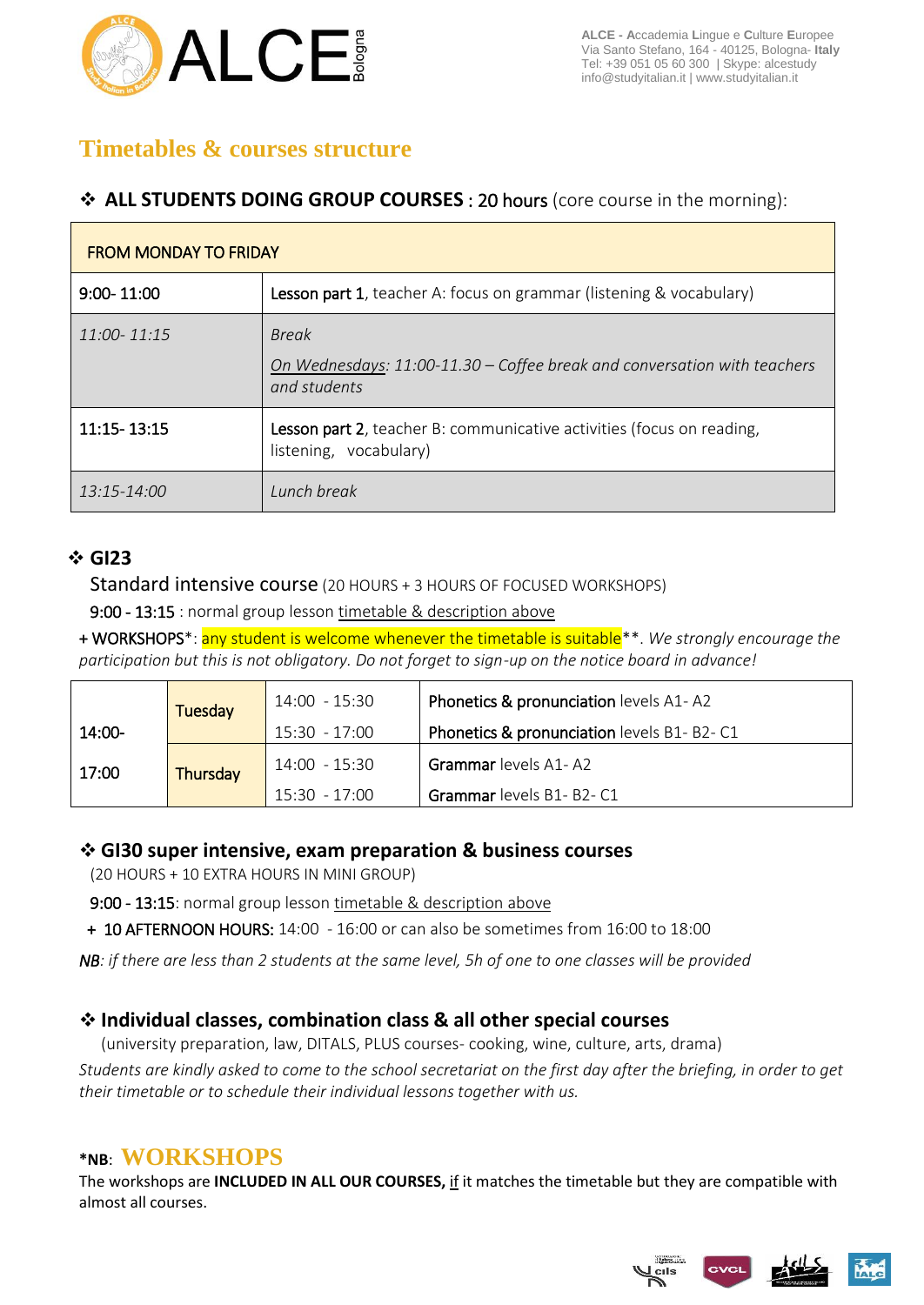

**ALCE - A**ccademia **L**ingue e **C**ulture **E**uropee Via Santo Stefano, 164 - 40125, Bologna- **Italy** Tel: +39 051 05 60 300 | Skype: alcestudy info@studyitalian.it | www.studyitalian.it

*\*\*OUR "plus": The timetables are made, whenever possible, so that all students can take advantage of them to encourage maximum practice! When combined with the Intensive course (GI23), the specialised courses* 

*(private courses, law courses, Italian PLUS) thus usually take place on Mondays, Wednesdays and Friday afternoons. It can be difficult for those doing 30 hours to make timetable match, but we try!*

**- The grammar workshop** is a complementary lesson where we focus on specific grammar topics, especially designed for and divided by indicated levels. With this extra class, students have the opportunity to revise and clarify the grammar they have worked with throughout the previous week. One thematic per workshop!

**- The phonetics & conversation workshop** is a complementary lesson essential when learning a foreign language, that allows to improve conversational skills with a special attention on the correct pronunciation.

# **ALL OUR COURSES INCLUDE:**

- Daily homework from 2 different teachers and self-study
- Extra homework (exercise book given to students that they give back every Friday for correction)
- Regular test (written and spoken) every 2 weeks with teacher's advice for progression
- Final certificate of attendance and knowledge
- Final full academic personalized report
- 3-4 activities accompanied by a teacher = informal conversation sessions outside the school! Details further down in dedicated page

\_\_\_\_\_\_\_\_\_\_\_\_\_\_\_\_\_\_\_\_\_\_\_\_\_\_\_\_\_\_\_\_\_\_\_\_\_\_\_\_\_\_\_\_\_\_\_\_\_\_\_\_\_\_\_\_\_\_\_\_\_\_\_\_\_\_\_\_\_\_\_\_\_\_\_\_\_\_\_\_\_\_\_\_\_\_\_\_\_

# FREE cultural and social extra-curricular activities

The cultural content of ALCE courses is considered an integral part of the learning experience**.**  Our activities offer an ideal opportunity to explore the city and surroundings and to meet new friends: we strongly encourage the participation.

They are offered **3/4 times per week** & the programme is changed every month so that students staying for longer periods will not have to repeat specific activities.

#### **NB: all activities and excursions are arranged by the school and accompanied by a teacher.**

**They are included in the tuition price** except for the activities that require a charge for admission tickets and/or transport: on a pay-as-you-go basis.

- Example of weekdays social and cultural activities (only entrance fees to pay if any) **< 10€**
	- Guided visit to museums, local historical places of interest and themed walking tours of Bologna
	- Aperitivo, dinner out, exchange evenings (students can meet and talk with some of our Italian students who are learning foreign languages in the school)
	- Seasonal activities: games and sports in the nearby big park, open air cinema, walks in city parks
	- Italian Film club, video dubbing, board games in Italian,

*NB: FOOD AND WINE at extra cost: The school specialises in these fields and is fully equipped for both activities. We regularly offer cooking classes with our professional local chef & wine tasting session with a certified sommelier.*